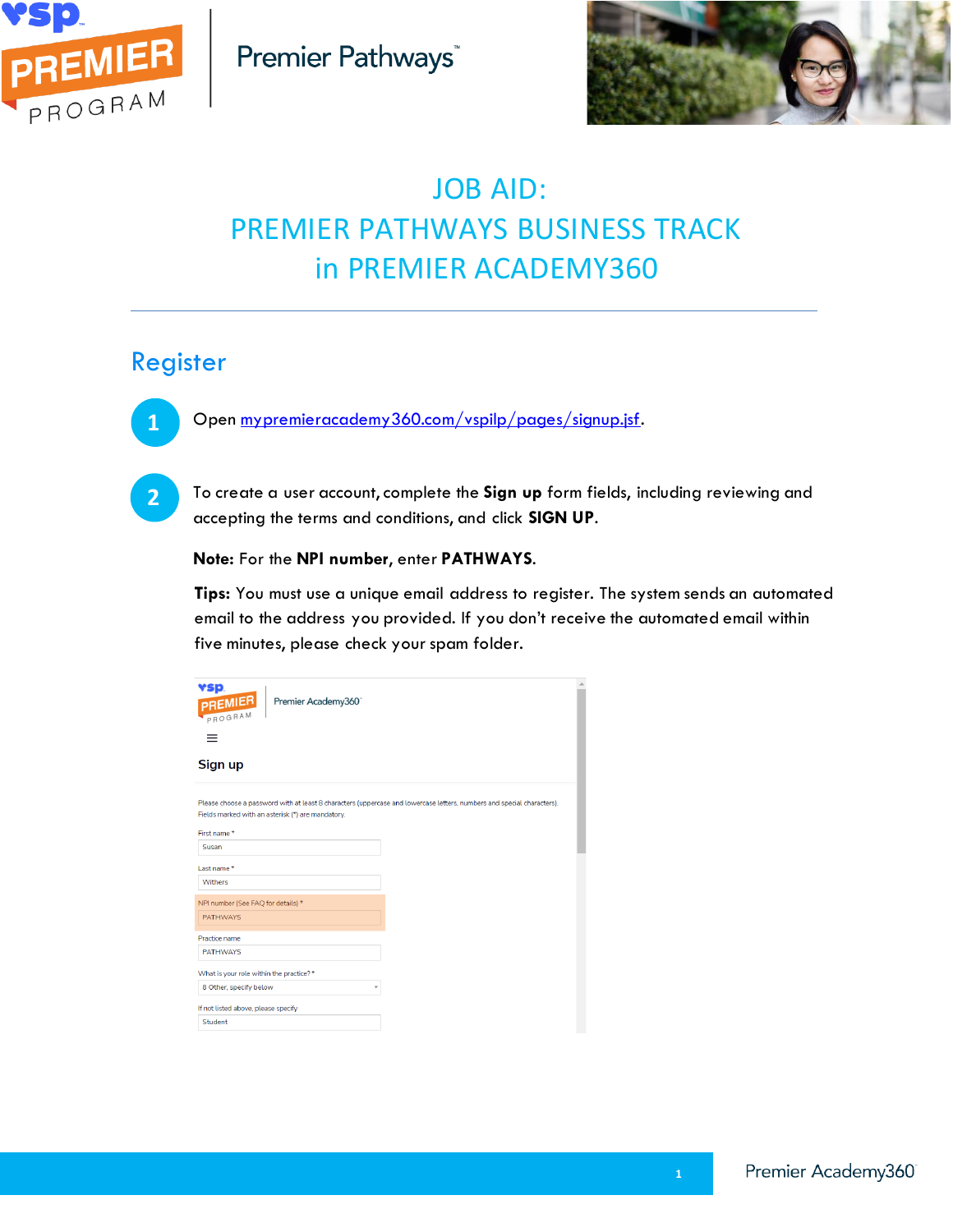

# Premier Pathways<sup>®</sup>



| 1234 Learning Way                                 |  |
|---------------------------------------------------|--|
|                                                   |  |
| Practice city                                     |  |
| Enterprise                                        |  |
| Practice state                                    |  |
|                                                   |  |
| PA                                                |  |
| Practice zip code                                 |  |
| 17011                                             |  |
|                                                   |  |
| Practice phone number *                           |  |
| 7175557890                                        |  |
|                                                   |  |
| User name / email *                               |  |
| SusanRWithers@Comcast.net                         |  |
| Password <sup>*</sup>                             |  |
|                                                   |  |
|                                                   |  |
| Repeat password *                                 |  |
|                                                   |  |
|                                                   |  |
| I accept the VSP Terms of Use and Privacy Notice. |  |
|                                                   |  |
|                                                   |  |
| <b>SIGN UP</b>                                    |  |
|                                                   |  |

**3**

Open the activation email and click the link to activate your account.

| Mon 5/9/2022 10:30 AM<br>academy360@vsp.com<br>Premier Academy360 - Activation of your user account<br>SusanRWithers@Comcast.net |                                                                                                                        |  |  |  |
|----------------------------------------------------------------------------------------------------------------------------------|------------------------------------------------------------------------------------------------------------------------|--|--|--|
|                                                                                                                                  | <b>PREMIER</b><br>Premier Academy360°                                                                                  |  |  |  |
| Welcome to Premier Academy360<br>Dear Susan.<br>Click on the link below to activate your account.                                |                                                                                                                        |  |  |  |
|                                                                                                                                  |                                                                                                                        |  |  |  |
|                                                                                                                                  | http://www.mypremieracademy360.com/vspilp/pages/accountactivation.jsf?activationToken=2728a87d7c257116e08b61d6e75b2b67 |  |  |  |
|                                                                                                                                  | This link will be active for 24 hours and then deleted automatically.                                                  |  |  |  |
| Best regards,                                                                                                                    | Your Premier Academy360 Team                                                                                           |  |  |  |

**Note:** The Premier Academy360 Login page opens.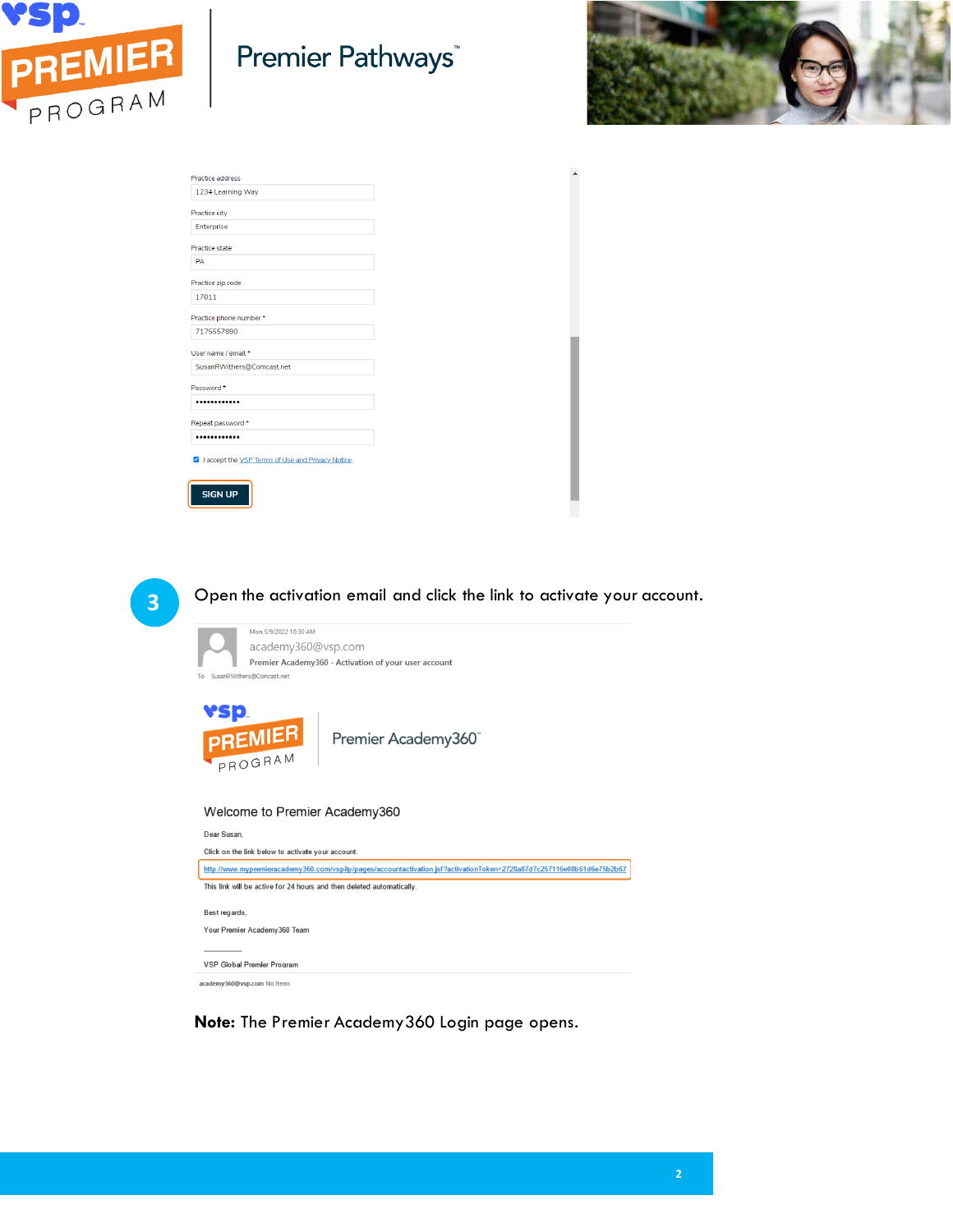

# Premier Pathways<sup>®</sup>



Log In

**1**



**Note:** Going forward, you can access the Login page directly at [mypremieracademy360.com.](https://www.mypremieracademy360.com/)

# Find, Open, and Enroll in a Course

In the **Search** field, enter the course number or name and click **SEARCH**. For this example, we've used *It Starts with Marketing*.

It Starts with Marketing

**SEARCH** 

**SEARCH CATALOG** 

**Note:** As an alternative, click SEARCH CATALOG to see a list of all courses to which you have access under your account.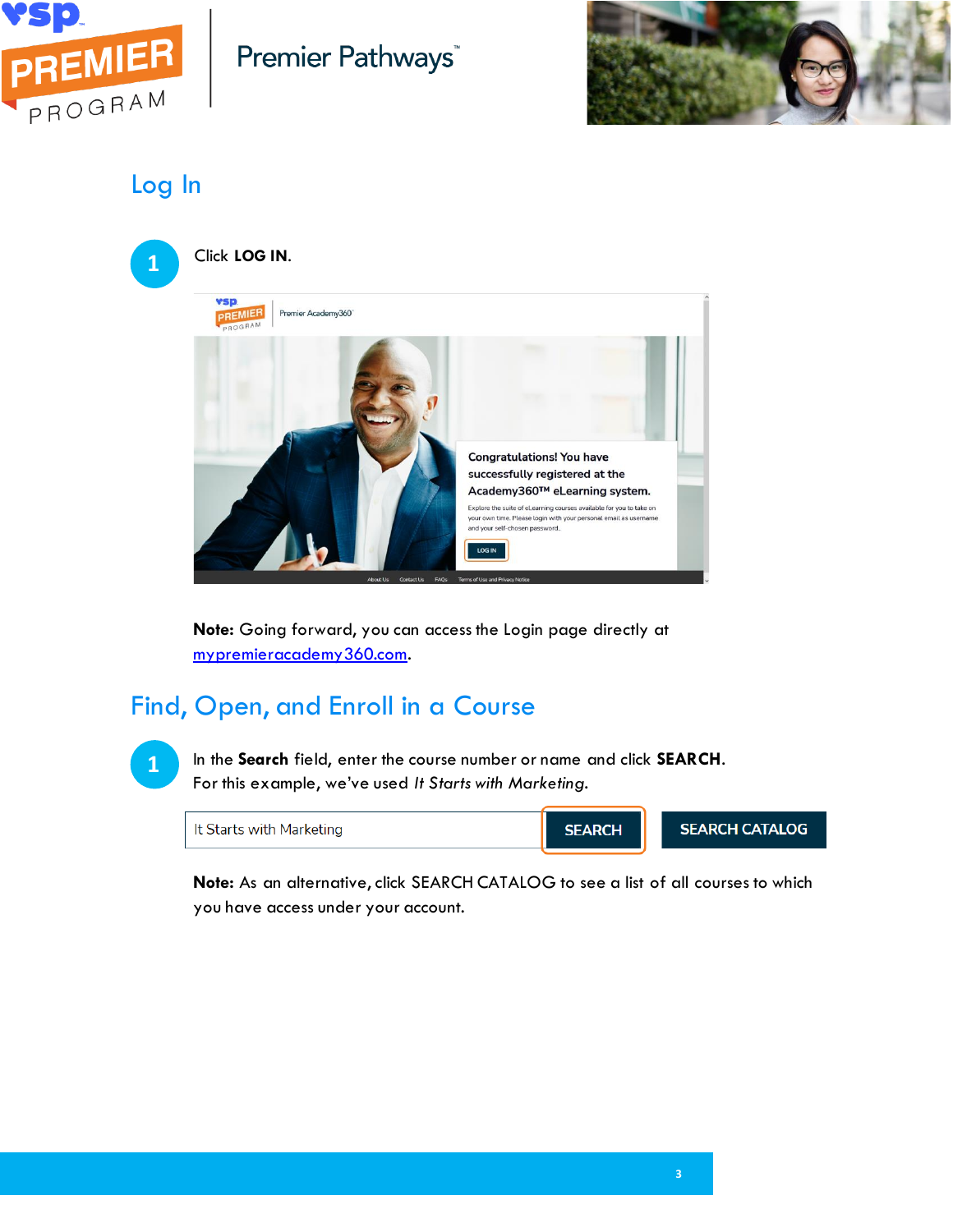

## Premier Pathways





In the search results, click the course you want to access. Then, on the description page, click **ENROLL**.

#### 404GP It Starts with Marketing

15 Value Points for Academy360 **S** Online course

Description



Creating awareness about your practice is the first step to getting noticed. Take this course to learn how to speak to your consumers' unique needs and leverage the right communication channels to successfully market your business.

**3**

After you enroll, the course content becomes available. To launch the course, click the **Arrow** icon at the lower-right.